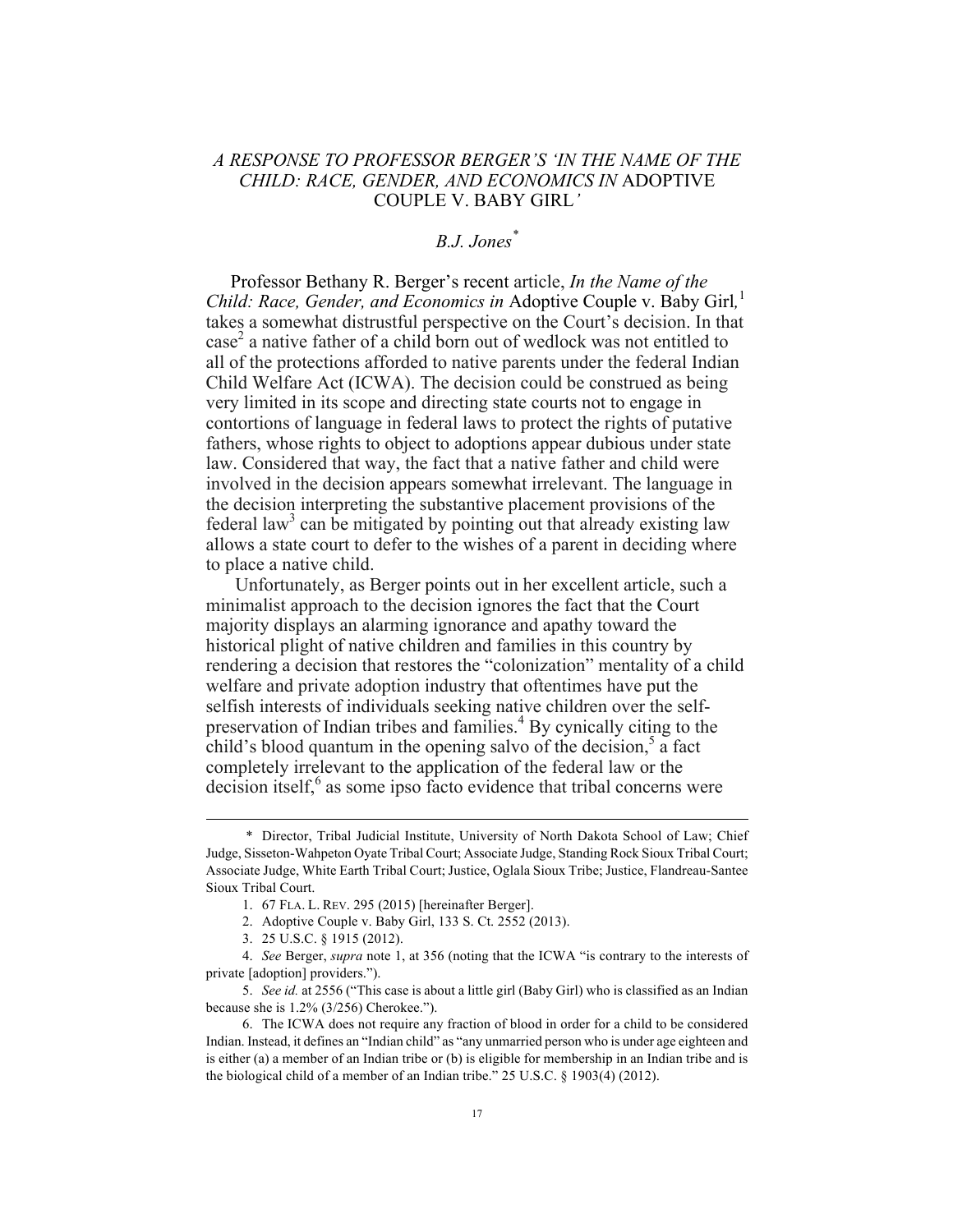somehow trivial in the case, and by completely ignoring the legislative history behind the ICWA and its intended application to so-called "voluntary" placements of native children for adoption, $\theta$  the Court has carved out a category of fathers and, more importantly, the Tribes of these fathers and their children, who do not receive all of the protections of the ICWA.

Berger deftly points out that the decision pitted the same adversaries who initially faced off in Congress over the law: economic interests underlying the behemoth private adoption industry against tribal interests concerned about the displacement of their children.<sup>8</sup> Although tribal interests may have prevailed in Congress in 1978 with the enactment of the ICWA,<sup>9</sup> Berger cautions that the Supreme Court may have recalibrated the various legal and economic interests involved to achieve a result that Congress may not have contemplated when it passed the law. One cannot help but notice that this judicial tinkering of legislative prerogatives appears similar to the rebalancing act the Court engaged in in another case this past term. In *Shelby County v. Holder*,<sup>10</sup> the Court opted to ignore legislative history and find that Congress exceeded its authority by extending the requirements of Section 5 of the Voting Rights Act to States that had historically discriminated against minorities in voting practices.<sup>11</sup>

The Court's analysis regarding the application of the substantive placement preference provisions of the ICWA is even more alarming because the Court, as Berger points out, "completely undermines the statutory requirement"<sup>12</sup> of the law and thus creates a mechanism for private adoption agencies to "evade compliance with the preferences."<sup>13</sup> The preferences have always been the most important substantive provisions of the law because they compelled state courts and public and private entities to ensure that native children who were removed from their nuclear families would not lose their tribal ties. They were also the primary impediment to the private adoption industry facilitating the adoption of native children without the knowledge and consent of Indian tribes. Although the discussion regarding section 1915 is not clear in the decision with regard to its extent,  $14$  Berger points out that

 <sup>7.</sup> *Id.* at § 1913 (governing voluntary consent to foster care and termination of parental rights).

<sup>8.</sup> *See* Berger, *supra* note 1, at 299.

<sup>9.</sup> Indian Child Welfare Act of 1978, NAT'L INDIAN WELFARE ASS'N,

http://www.nicwa.org/indian\_child\_welfare\_act/ (last visited June 3, 2015).

<sup>10.</sup> 133 S. Ct. 2612 (2013).

<sup>11.</sup> *Id.* at 2631.

<sup>12.</sup> Berger, *supra* note 1, at 317.

<sup>13.</sup> *Id.*

<sup>14.</sup> The ICWA does not enunciate whether it (1) applies only in voluntary proceedings where